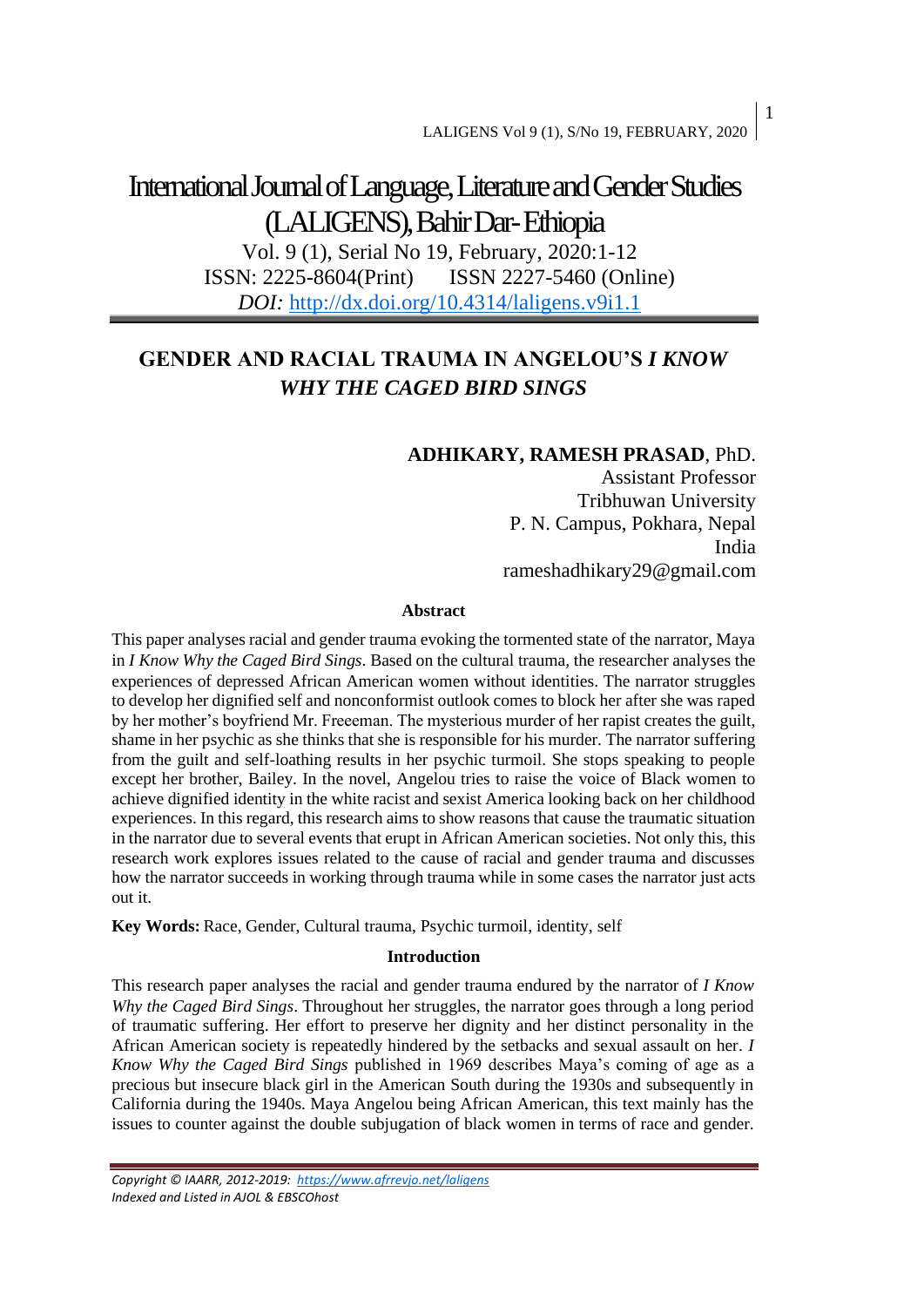Her efforts to develop creativity, dignity, career and good standing faces unexpected difficulties. Her struggle is to build up independent mindset and non-conformist outlook come to halt as she is raped by her mother's lover. They went to the court and denied he had raped her. Aftermath Mr. Freeman was found to be murdered. The surprising murder of Mr. Freeman sow the seed of guilt, shame on her mind. Surrounded by shame, guilt, psychic instability and various other setbacks, she hopes to live meaningfully with dignity and recognition but still she has been traumatized by the racial discrimination and male supremacy in African American society.

The major thrust of this study is to explore how the narrator of *I Know Why the Caged Bird Sings* is traumatized by various practices like dehumanization, discrimination, alienation and sexual assault. This study highlights the fear, tensions, haunting memories and sorrowful situation of the narrator and her traumatic experience. This research also tries to find out the real situation of black women living in African American societies and explores how an innocent girl is the victimized by male because of the patriarchal society. This project therefore tries to assess the traumatic experience of a black girl living in a racist society. This research work helps the reader get clear about the racial and gender bias the narrator faced.

Maya Angelou and her brother, Bailey were forced to live with their grandmother, Momma at St. Louis after their parents decide to divorced. She was just only three years old when their parents got separated. They had to struggle with the pain of having been parentless, though they were taken good care and nurture by their grandmother, Momma. Spending her childhood in Stamps, Arkansas, she faced a deep-rooted southern racism. She was tormented with the belief of not being equal to other children, even black children living in Stamps.

She has kinky, curly hair and the black complexion. So, people living there used to make fun of her. But her brother used to support Angelou and console her from weeping and humiliation. He used to beat and scold to those who make jokes upon her. When Maya began to work for the white lady Mrs. Bertha, she manipulated Maya calling her as Mary for herself comfortable. Maya loses her identity she had. She was psychologically traumatized being identity less. It is not only identity loss of Maya. It reflects the identity loss of entire African American. When Maya got the rotten tooth, her grandmother took her to the only dentist in Stamps, a whiteman Dr. Lincoln. He insulted Maya as commodified object saying he would put his hand in a dog's mouth instead to heal her problem. Such mistreatment and racial discrimination upon Maya by white doctor Lincoln hindered her mind.

Likewise, Maya faces the traumatic event when she was in grade eight. A white student delivered his speech by explaining that Black students are expected to become only athletes or servants. It clearly makes the difference between Blacks and Whites. Such bitter and traumatic experience Maya faces, has not only been the individual trauma but the collective trauma faced by all African Americans. She was just eight years old when her mother's boyfriend Mr. Freeman sexually molested her and later raped her. Maya was threatened not to tell anybody. If she said to anybody, he would kill her brother Bailey. Maya tried to keep it secret but her family discovered it. They went to the court but Maya refused to tell the truth that Mr. Freeman had molested and raped her. Later Mr. Freeman was found to be murdered. Maya found herself in guilt and shame of having been sexually abused. She was traumatized by the guilt that she was responsible for the murder of Mr. Freeman because she denied in the court that he had raped her. After that she started staying mute with everybody except Bailey. It is also the effect of traumatization.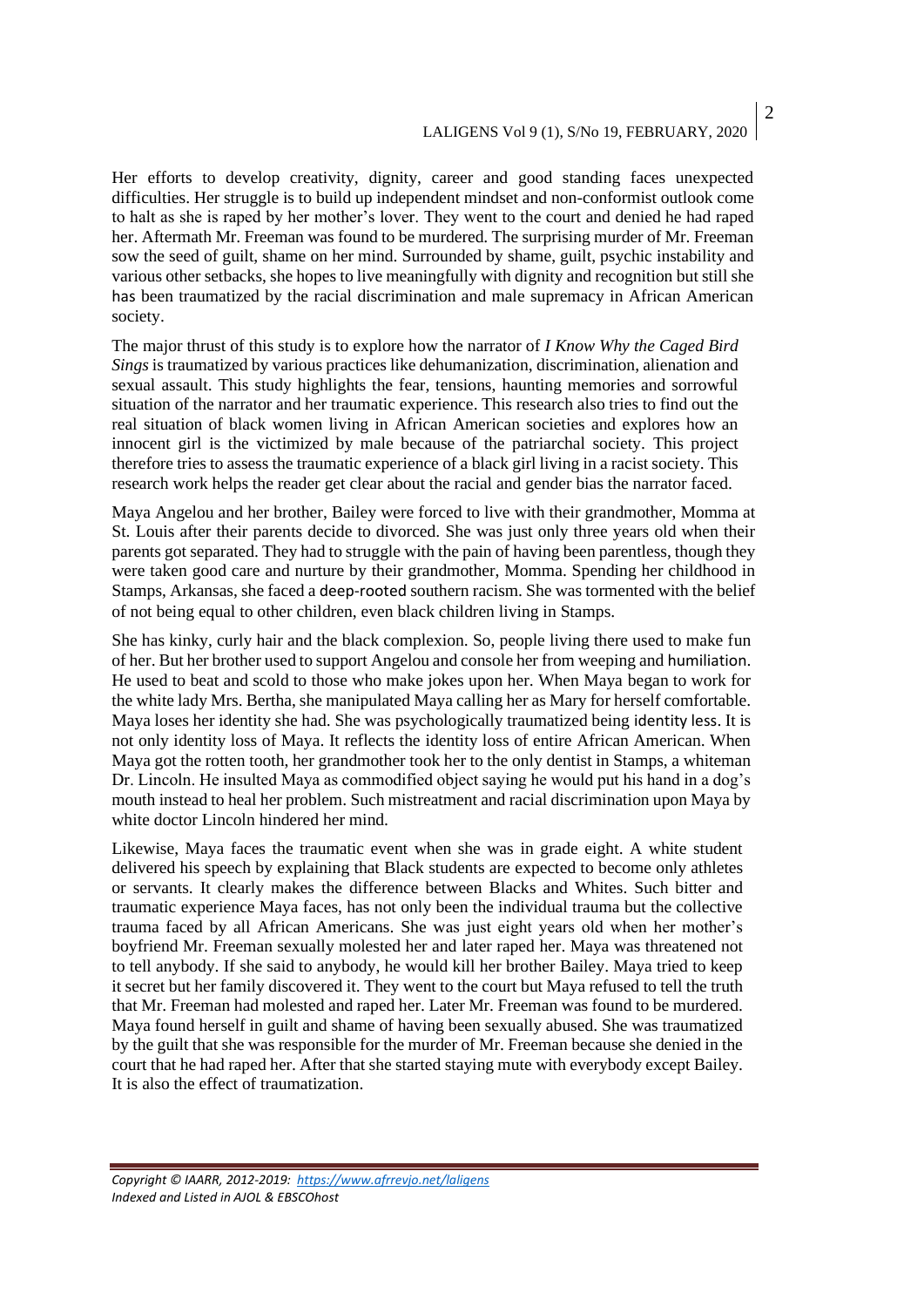At the age of sixteen, she hid her pregnancy and graduated from the high school. The text closes with the confidence of caring and nurturing her baby child, Guy Johnson. Throughout her life, Maya faces racial and gender segregation among blacks and whites living in American society. So, she was traumatized.

Angelou tells of little sensory details that make her life working and living in the store an adventure for a young girl. She recalls the smells, and unfamiliarity of the place, and the constant stream of people who made the place seem exciting and almost magical. However, the theme of romance verses reality soon becomes plain. For even as cotton pickers come in each morning, each afternoon they come back bitter and wonder as to how to make enough money (19).

For Osteen, Angelou notes the difference between morning and the hard reality of the afternoons. In the morning, along with the sunshine, the cotton-pickers come with the hope, sounds and smells of imagination for better life but in the late afternoons revealed the harshness of Black southern life. Thus, he critiques that to sustain the family requires, go through the reality of life, and struggle to survive instead of just imagining for the better life and staying lavishly.

Tom Dillard has taken this book as a remembrance for the black and as revelation for the white. He opines this book is about the individual's uniqueness of each black male and female. White people always see the black people in a typical frame of stereotypes but according to Dillard, Angelou subverts such tendency. Likewise, another critic Alice Walker dissects this text through the formalistic perspective in the article named "In Search of our Mother's Gardens" in *Womanist Prose.* She writes:

> To claim thematic unity is to argue that form and content work together, an assertion that is an anathema to much current literary theory. However, the formal in Caged Bird is a vehicle of the political, and not analyzing this text formally can limit one's appreciation of how it intervenes in the political. Critics should not focus on the political at the expense of the formal but instead should see the political and the formal as inextricably related. Indeed, some of the well-received works on American literature in the last decade offer compelling demonstrations of such a symbiosis of form and content (93).

In these lines, Walker says the form and the content of the text *I Know Why the* Caged *Bird Sings* supports to create thematic unity and to maintain episodic quality of the novel. She says the formal aspects of the text carry the political aspects or themes of the novel. So, people should not only focus on one aspect.

#### **Theoretical Framework**

Trauma means "wound" in Greek often the result of an overwhelming amount of stress that exceeds one's ability to cope or integrate the emotions involved with the experience (Caruth 3) in this case trauma refers to a psychological rather than a physical wound. Events such as physical torture, witnessing violence, rape physical, emotional or sexual abuse and even loser the sudden death or disabling illness of a loved one generally germinates the traumatic feeling upon the people. Some people suffer trauma from continuing attacks on their emotional stability, of course, physical and emotional wounds may be products of the same experience C. Shawn McGuffey Tates, "conceptualizing trauma as a social and cultural experience has generated interdisciplinary work from a variety of field. These new voice in trauma studies have used trauma to understand such phenomena as the context of human emotion, collective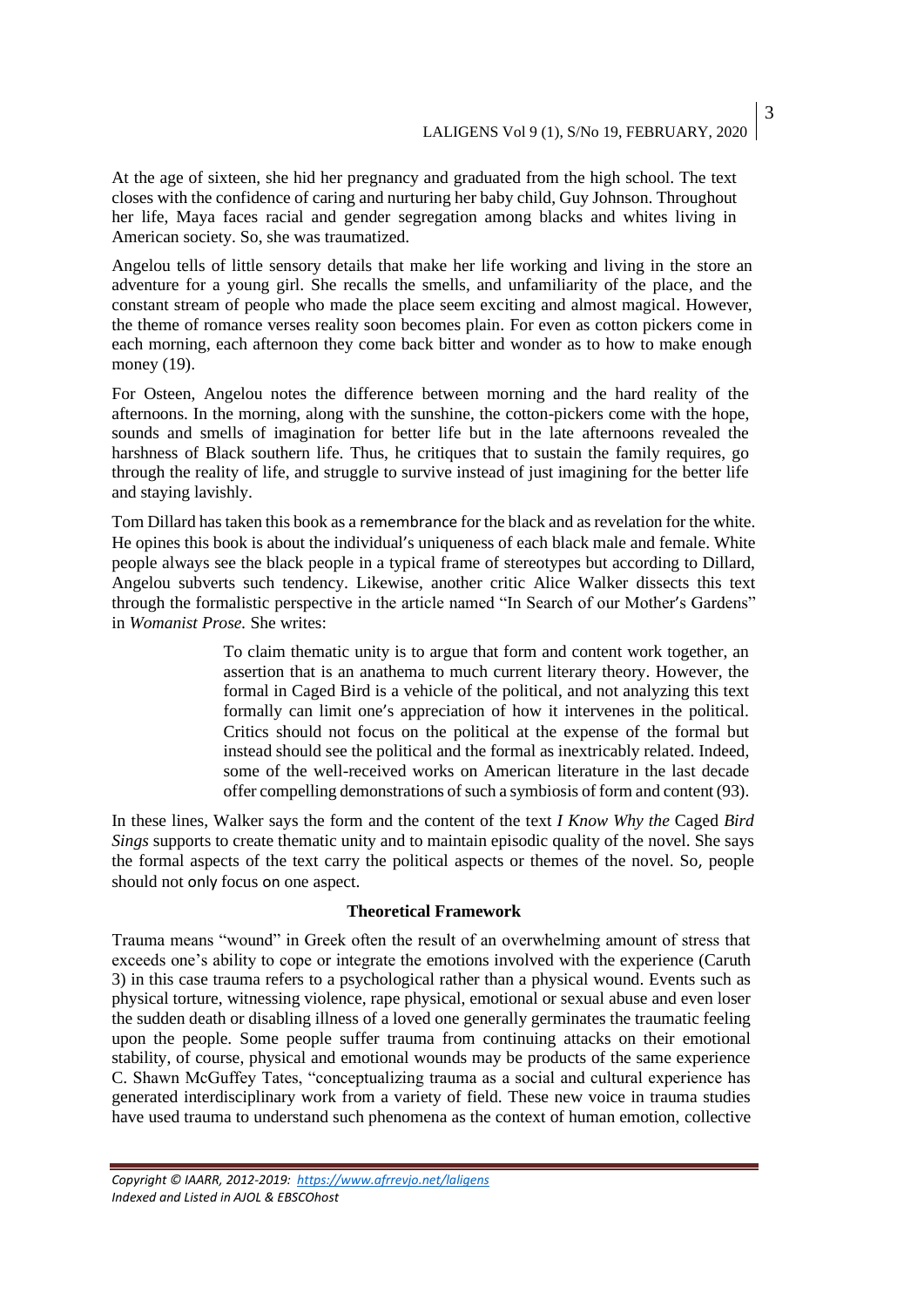memories, and adult sexual expression" (621). For Jeffery C. Alexandra, "Trauma occurs when members of a collective feel, they have been subjected to a horrendous event that leaves indelible marks upon their unconsciousness, marking their memories forever and changing their further identity in fundamental and irrevocable ways" (10).

Many racial setbacks harm both the psychological and social makeup of those blacks who are victimized by racism practiced by whites. Within the black community blacks belongs to the higher level of the social hierarchy give lots of troubles and tortures to those who belongs to the lower rungs of social ladder.

Kali Tal's insight into the traumatization of women in the patriarchal society serves as the main methodological basis. Women are prone to various harsh forces like sexual molestation, harassment, exclusion and subjugation. Constant exposure to these hazards and pitfalls traumatizes them in *A World of Hurt: Reading the Literature of Trauma*, Tal extensively concentrates on this aspect of women's traumatization. Men who sexually abuse children are also virtually immune from prosecution. A significant part of the psychological establishment believes that young female children fantasize sexual interactions with their fathers or stepfathers. Such fantasies are part of normal development. Prosecution of abusive men is difficult or impossible without corroborating evidence.

Cultural trauma somehow makes link with the social connected parts and exposing the theme of collective memories being influence of the social events. The cultural trauma is the construction of suppression in regard to identity as well. As Ron Eyerman explains in *Cultural Trauma and Collective Memory*: "Cultural trauma refers to a dramatic loss of identity and meaning, a tear in the social fabric, affecting a group of people that has achieved some strong cohesion" (61). In the novel, it has strong connection to the narrator and intention of teaching about her trauma to the further other black women living in racist society.

#### **Exploration of Racial and Gender Trauma in Angelou's** *I Know Why the Caged Bird Sings*

*I Know Why the Caged Bird Sings* represents the cultural trauma. It centers on Angelou's hardships, trouble, pathos, misery and hurdles in the racist and the patriarchal American society. The author- narrator Angelou shares her traumatic agonies in American society from the first-person narrative point of view. The narrator's painful description and traumatic effects of various traumatic situations which arises in racially and patriarchally divided society. Angelou, being narrator as well as writer, wrote her autobiography as an example of victim of racist society. She wrote the traumatic sufferings and feelings to represent the real conditions of all black women facing in American society. This text overcomes throughout the realistic situation of all black women living in the racist American society.

Prior to this incident, when Angelou is three years old, and her brother, Bailey, is four, their parents" divorce. The traumatizing effect of their parents 'unexpected divorce is obvious in the following sentences, "Our parents had decided to put an end to their calamitous marriage, and father shipped us home to his mother. A porter has been charged with our welfare-he got off the train the next day in Arizona and our tickets were pinned to my brother's inside coat pocket" (5). At this point, the author-narrator, was already shocked by the split of her parents, recounts her trauma early in her childhood. She remembered the past memory that her father charged to porter and put off into the train and was sent them to his mother's home. Her grandmother, Momma accepted and supported Angelou and Bailey when they were abandoned by their parents. In this case, the traumatic incident of being parentless, loveless, careless represents to entire parentless children who are traumatized.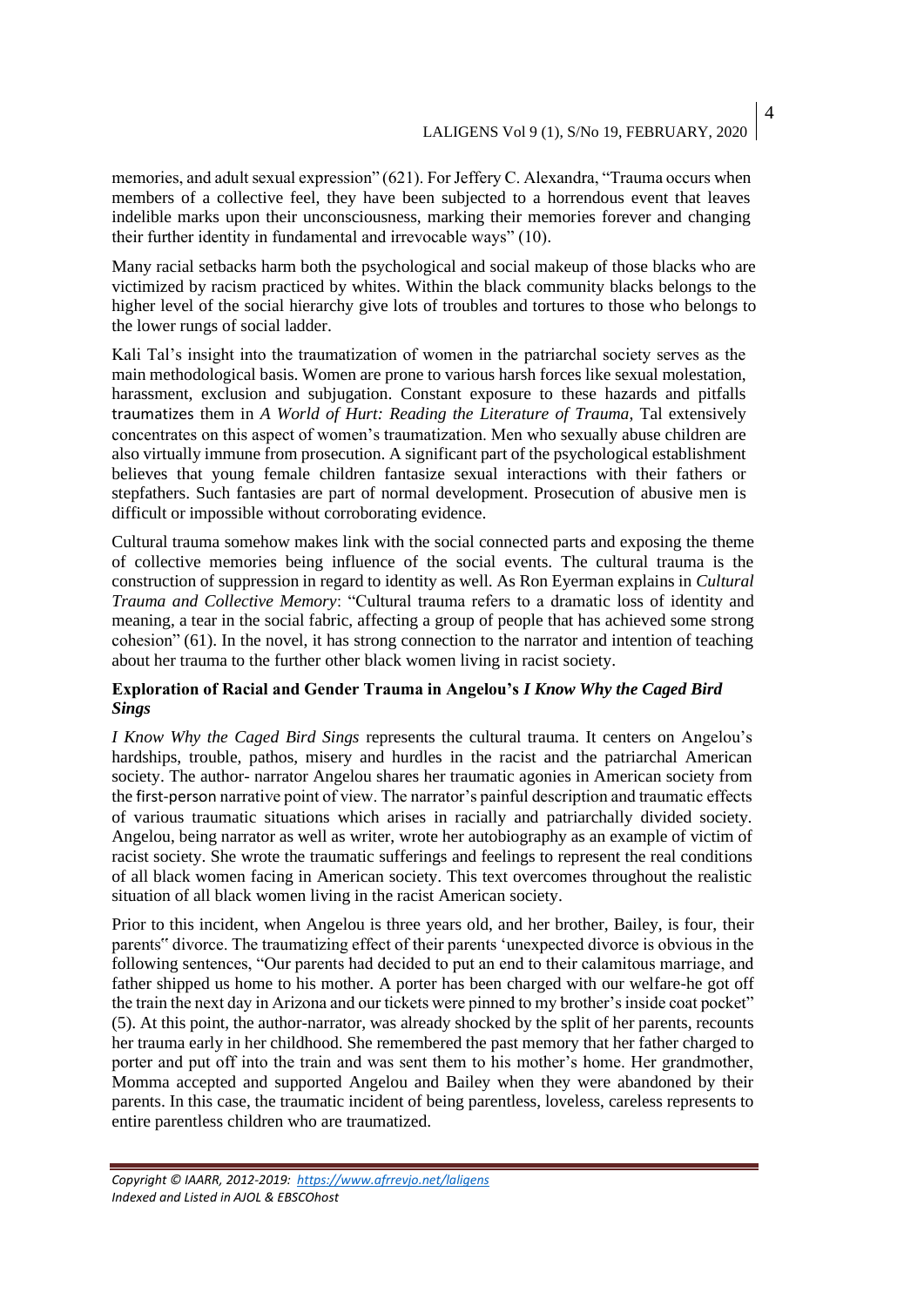Jeffrey Alexander is the leading theorist of trauma. He is of the opinion that it is through the narrativization of trauma that trauma effects spread like wild fire. Alexander gives emphasis upon the narrativization and representation of trauma rather than core content of trauma whether it is cultural or psychological or national.

Jeffery Alexander examines any kind of traumatic terror within the context of socio-economic parameters. He links traumatic assault in relation with the fragility and vulnerability of identity. Jeffery Alexander delivers and divulges the following insight into the core idea of trauma:

> The paradigm of trauma first of all assumes the existence of an original culture, which has clear and maintainable economical, institutional, and spiritual systems and mechanisms for strong and transmitting the experiences of the pre-aggression period. Additionally, it is supposed that the offensive culture could radically alter the identity and sustainability. Emerging from the challenge of the unknown and alien value-constellations of the trespasser, the rapid changes within the systems of original culture could lead to dissolution (85)

Alexander says that cultural trauma is a gives an outlet of the original deviation. These deviations are necessary for reinforcing the identity and keeping the continuity. The need for utilizing trauma becomes acute during these periods when natural balanced development becomes strongly disturbed. The continuity is ensured by widely accepted and followed norms, customs and rituals.

Uprooted and sent away from her parents at age three, Angelou had trouble throughout her life feeling that she belongs anywhere or that she has come to stay. Her sense of displacement arises in part from the fact that black people are not considered full-fledged Americans. She remembered the mistreatment behaviors of other upon her. ". . . had turned me into a too-big Negro girl, with nappy black hair, broad feet and a space between her teeth that would a number-two pencil" shows that even she did not feel equal to other black girls (3). She remembered the moments when other used to say unkind things about her features. She opines, "My brother as the greatest person in my world." who used to support her and take revenge to those who used to insult upon her (22). Her brother was only the person with whom she feels comfortable to share her problems. So, she takes him as the major person of her life who care and support her in every steps of her life.

The miserable and directionless life of Angelou enables the researcher to make uses of the theory of gender trauma. When an innocent child girl is compelled to assume traditional gender role and forced to make retreat from new modernist role, conflict and crisis arise. In their search for new experiences and freedom, women have to encounter several factors which drag their progressive pace and push them ahead on the way to transformation. As a result, they are disturbed and disappointed by the conflicting attitude. Judith Hermann is the leading theorist of gender trauma. She makes the following revelation about the core theoretical notion of gender trauma:

> The adaptations and responses women typically develop throughout their lives as a result of chronic abuse are shaped and determined by multiple factors. These factors include gender socialization into traditional notions of femininity, sexism, racism, poverty and other social conditions of their lives. The ways in which women are socialized to internalize these experiences and women's inequality lead to significant gender differences in women" mental issues and needs (78).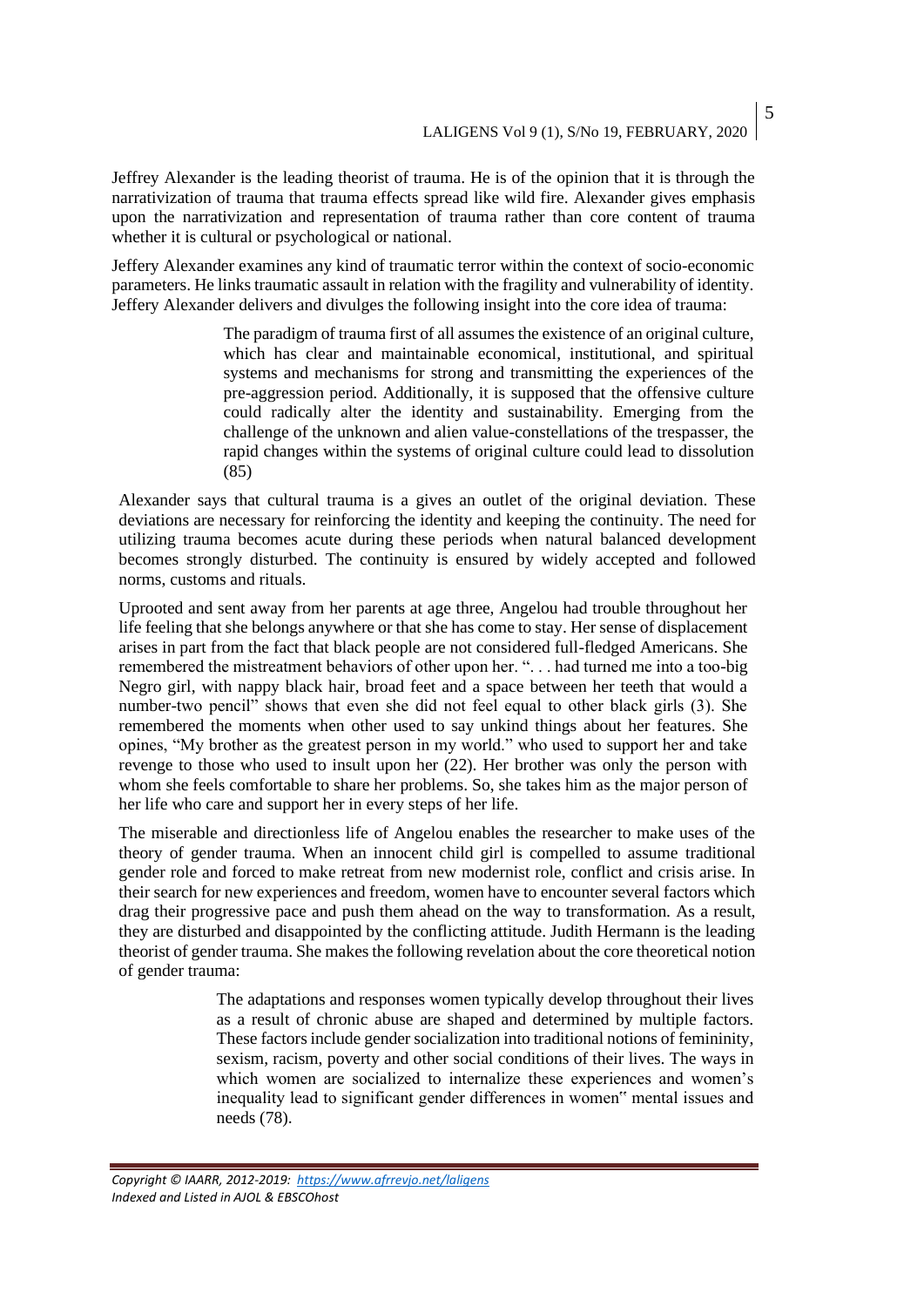The way women are brought up in society makes them fundamentally different from other men. No matter how much she struggles to be equal to men, tries to create self-dignity, they remain substantially different because they grow up by assimilating different sort of norms and values. The internalized codes and conducts compel woman to act and behave in different way. The demonstration of different difference brings them in conflicting relation with society. The society is too dogmatic and rigid to make dominant practices flexible. That is why it creates traumatic agony. These differences affect the way in which women's problems are almost typically diagnosed within the mental health system.

Patriarchal insensitivity is one of the most important factors for women's agony which is doubtless traumatic in nature. The same is true in the case of Angelou. Her Uncle Willie used to keep Angelou and Bailey under his rules and commands. He was not afraid to beat and scold them when they do not pay attention to their studies. He used to test them every night after school and used to punish when they would say wrong answer by burning the kids on the stove. Such activities of Uncle Willie still hinder her psychic. The following extract represents that she is still in traumatic figure of the activities of Uncle Willie.

> … we were never burned, although once I might have been when I was so terrified, I tried to jump onto the stove to remove the possibility of its remaining a threat. Like most children, I thought if I could face the worst danger voluntarily, and triumph, I would forever have power over it. But in my case of sacrificial effort I was thwarted. Uncle Willie held tight to my dress and I only got close enough to smell the clean scent of hot iron (11).

In the above-mentioned lines, Angelou is fragmented traumatic feeling in her life. Here, she expressed her childhood memory when she was innocent that she could not revolt against her uncle. Instead to counter against her uncle, she tried to jump over the stove to get free from the torturous activities of her uncle. The line …when I was so terrified to jump into the stove to remove the possibility of remaining a threat indicates that she was psychologically traumatized that she tries to commit suicide to get free from the burden of her uncle (11). She wants to involve in self-destructing manner to redeem from the torturous behavior of her uncle. But her uncle used to stop her from destroying life.

Living in the black area of Stamps, Angelou had to face various problems. She had kinky hair and dark skin. As a child, Angelou constantly hears from others that she is ugly. The line "We were explored walking without weapons into Man-eating animals' territory" presents that she was traumatized by the living standard in St. Stamps (25). She presents the black community people as the explorer walking aimlessly and the white people as cruel, rude like "man-eating animals" and the territory they live as "man-eating territory". The cruel behaviors showing by the white to the black dreaded them to be powerless against powerful, the poor against the rich, the worker against the worked for and the ragged against the well dressed, uncivilized against civilized. It makes the researcher to raise the question is the Black really traumatized because of the color? And why Blacks are given the negative terms like wild, barbaric, inhuman and uncivilized?

While crossing over the Black area of Stamps, which in childhood's narrow measure seemed a whole world, they were obliged by custom to stop and speak to the very person when they reached the white part of the town. She memorized the moment that they had to cross the pond and walked through the railroad tracks taking the risks of life. She never believed that the white was the real because of the segregation behave towards the Black and the white living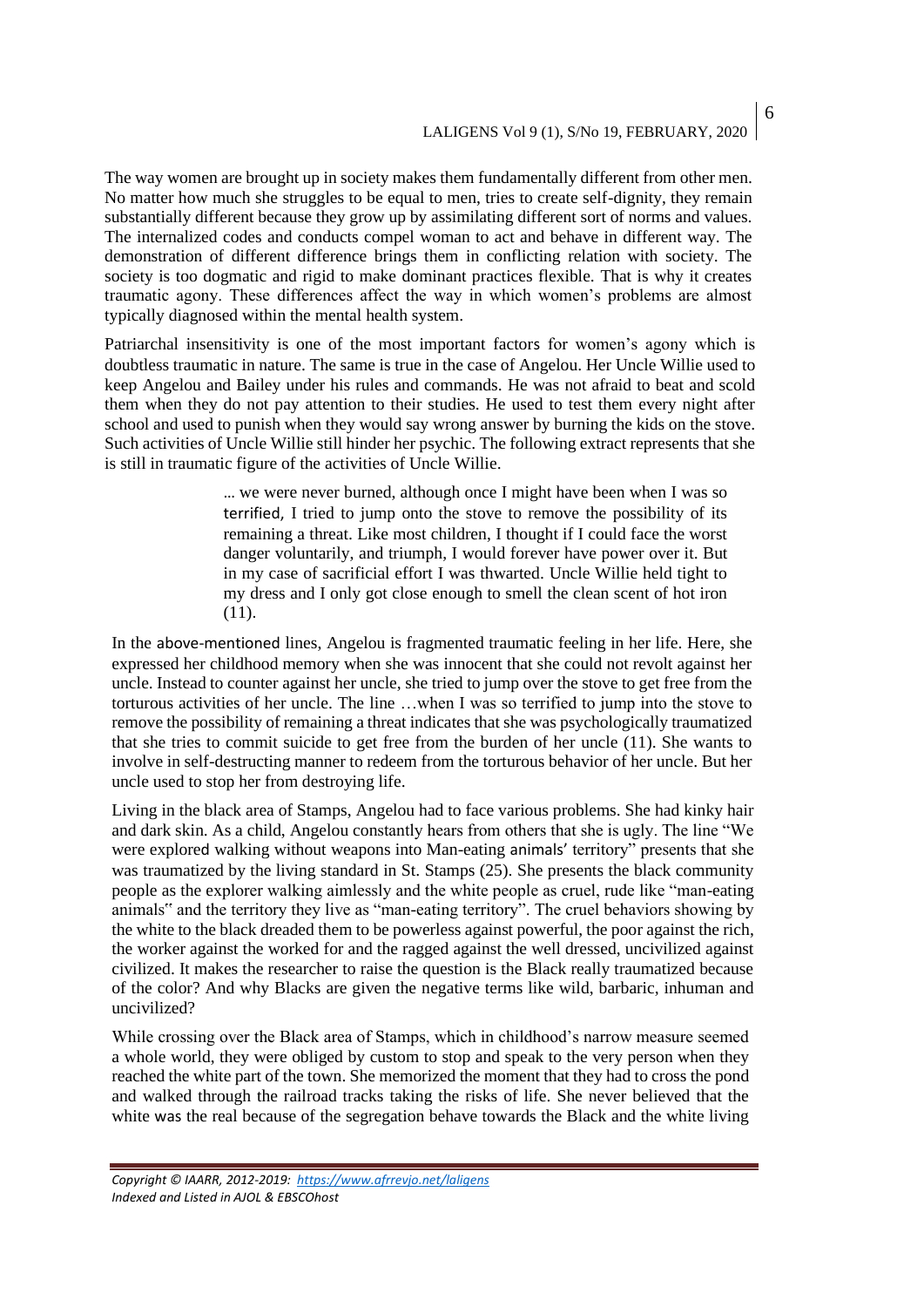in the same continent St. Stamps. The line "I remember never believing that whites were really real" indicates that she never trusts the white people. The whites putting authority upon the blacks show the cruelties of the whites (25). Living in the white racist society, they make the black follow their rules, commands as they desire. The blacks were the shadow of the white. They had to live the life as the white rules. Don't they have their life? Don't they have desires? Don't they have right to live according to their desire?

Allowing for the centrality of meditation and imaginative reconstruction, one should perhaps speak not of traumatic events, but rather of traumatic affects. While trauma refers necessarily to something experienced in psychoanalytic accounts, calling this experience "traumatic" requires interpretation. National or cultural trauma is also rooted in an event or series of events, but not necessarily in their direct experience. Such experience is usually mediated, through newspapers, radio, or television for example, which involves a spatial as well as temporal distance between the event and its experience.

The victims of trauma are miserably haunted by depressive inclination, identity problem, guilt and shame. Kathleen Miriam argues about the traumatic disaster:

> A traumatic event is an event threatens injury, death, or the physical body of a child or adolescent while causing shock, terror or helplessness. Trauma refers to both the experience of being harmed by an external agent as well as the response to that experience. Youth who experience trauma may also experience emotional harm or physic trauma which, if left untreated, can have a significant impact. Trauma typically exists along a spectrum which ranges from global to individual (13)

The depthless trauma involves repeated traumatic events occurring over a period of time. Simply trauma usually refers to a single event, such as a rape or a shooting. Simple trauma is more likely to lead to posttraumatic stress disorder. Posttraumatic stress disorder refers to the sporadic outburst of hidden traumatic trace. Complex trauma leads to a deeper and more pervasive set of changes. Those changes involve emotional deregulation, distorted thinking, and dysfunctional.

It also consists of patterns of dysfunctional interpersonal relationships. Early researchers noted that exposure to trauma may lead to feelings of anxiety, helpless, dislocation and behavior. These symptoms are now included within the broad category of traumatic disorder. These symptoms may be consequences of trauma. They do not always occur following trauma. Additionally, risk events can moderate the influence of exposure to trauma and the development of psychopathology.

Even within the same race, society, community, there will be the discrimination among superior and inferior according to the social rank. Momma being the superior, she fully put on her authorization upon her grandchildren. They were inferior that they were forced to obey their grandmother's decision. She even remembered the event that each night in the bitterest winter they were forced to wash faces, arms, necks, legs and feet before going to bed. Momma used to examine their feet weather they have cleaned their legs neatly or not. If they were not clean enough for her, she used to take the switch and woke up the offender with a few aptly placed burning reminders.

Even people in Stamps used to say that whites in their town were so prejudiced that, "a Negro could not buy ice-cream" (45). The white living in that states have the belief that the black cannot afford expensive things. Only the whites are rich enough to buy those expensive things.

*Copyright © IAARR, 2012-2019: <https://www.afrrevjo.net/laligens> Indexed and Listed in AJOL & EBSCOhost*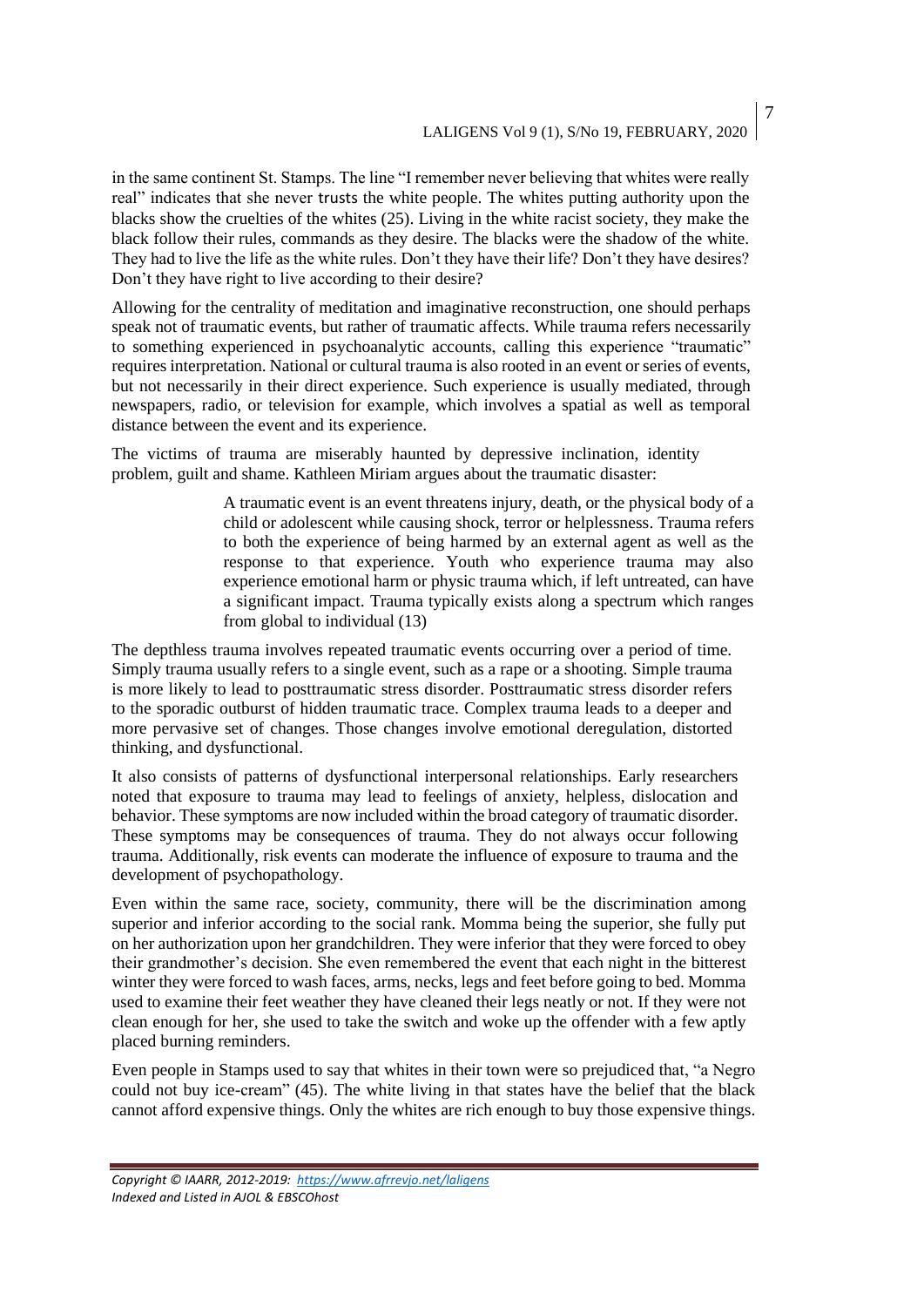Angelou recalls the event. It seems minor incident is still in her physic that she could not pull out the discrimination between the white and the black though her grandmother, Momma had owned than all the white. They had owned land and houses and had lavish life than the white people in Arkansas. The society still have the conceptualization that the whites are superior, had lavish life than blacks. Can't the black afford the ice-cream? Can't blacks spend the lavish life?

When a year later her father came to Arkansas and took Angelou and Bailey with him to St. Louis. Angelou was so terrified when she found him watching at her. His voice rang like a metal dipper hitting a bucket. When her father was ready to take them with him to St. Louis, She was in dilemma. "Should I go with my father? Should I throw myself into the pond? …Did I have the nerve to try life without Bailey? I could not decide anymore, so I recited a few bible verses, and went home" presents that she was traumatized whether to go with her father or stay with her grandmother (57). To get out of tension, she recited bible. The religious book became the tablet to heal her traumatic condition. It shows people remember God when they are in the problem or in the traumatized condition.

Later, though Angelou did not want to go with her father, she was compelled to go with him. She recalls the memory that "For all I knew, were being driven to Hell and father was delivering devil" (59). Here her memorization of shifting to the next place due to her father indicates that the inferior is worthless in front of superior. Though she was not interested to go with her father, she had to go with him.

Angelou memorized the struggle and the negligence in the new periphery of the school. She recalls the moment of discrimination by their classmates and even by their teachers when Angelou and Bailey were admitted to Toussaint L'Ouverture Grammar School. The line "... we were stuck by the ignorance of our classmates and the rudeness of our teachers. Only the vastness of the building impressed us; not even the white school in Stamps was as large" (63). She memorized the event of being racially discriminated. She remembered the moment of rudeness behavior of teacher towards them and negligence of her classmates in the school. Only the building school impressed her to go to school. Even ". . . our teacher thought that we country children would make our classmates inferior" indicates that the teacher tented to act very rudely and hegemonized upon the black student (63). The teacher uses to give more priority to the white student than the black student. They have the concept about biasness treating among the black and the white which is deeply rooted in their culture. They have the superstation concept that the black will make the white inferior if both of them are taught together.

The researcher emphasizes its transfer of meaning from physical to psychical. A physical trauma is something that enters the psyche that is so overwhelming. It cannot be assimilated by usual mental process. The other aspect is emotional trauma is not confined to the single shock that comes with an assault. The form of trauma that the researcher addresses is emotional injury, sometimes sudden and unexpected, sometimes taking place during a prolonged time. The same as Caruth says about the theory has been applied in the text that the narrator was not only physically but also psychologically traumatized.

One morning her mother's boyfriend, Mr. Freeman, sexually molested Angelou, and later raped her. He threatened her "If you ever tell anybody what we did, I'll have to kill Bailey" (74). The act of rape at the age of eight was the most terrible incident in her life. The incident not only make her physically demolition but also psychologically afraid when she sees the man. Time and again, though she wants to go away from the incident, but it recalls again and

*Copyright © IAARR, 2012-2019: <https://www.afrrevjo.net/laligens> Indexed and Listed in AJOL & EBSCOhost*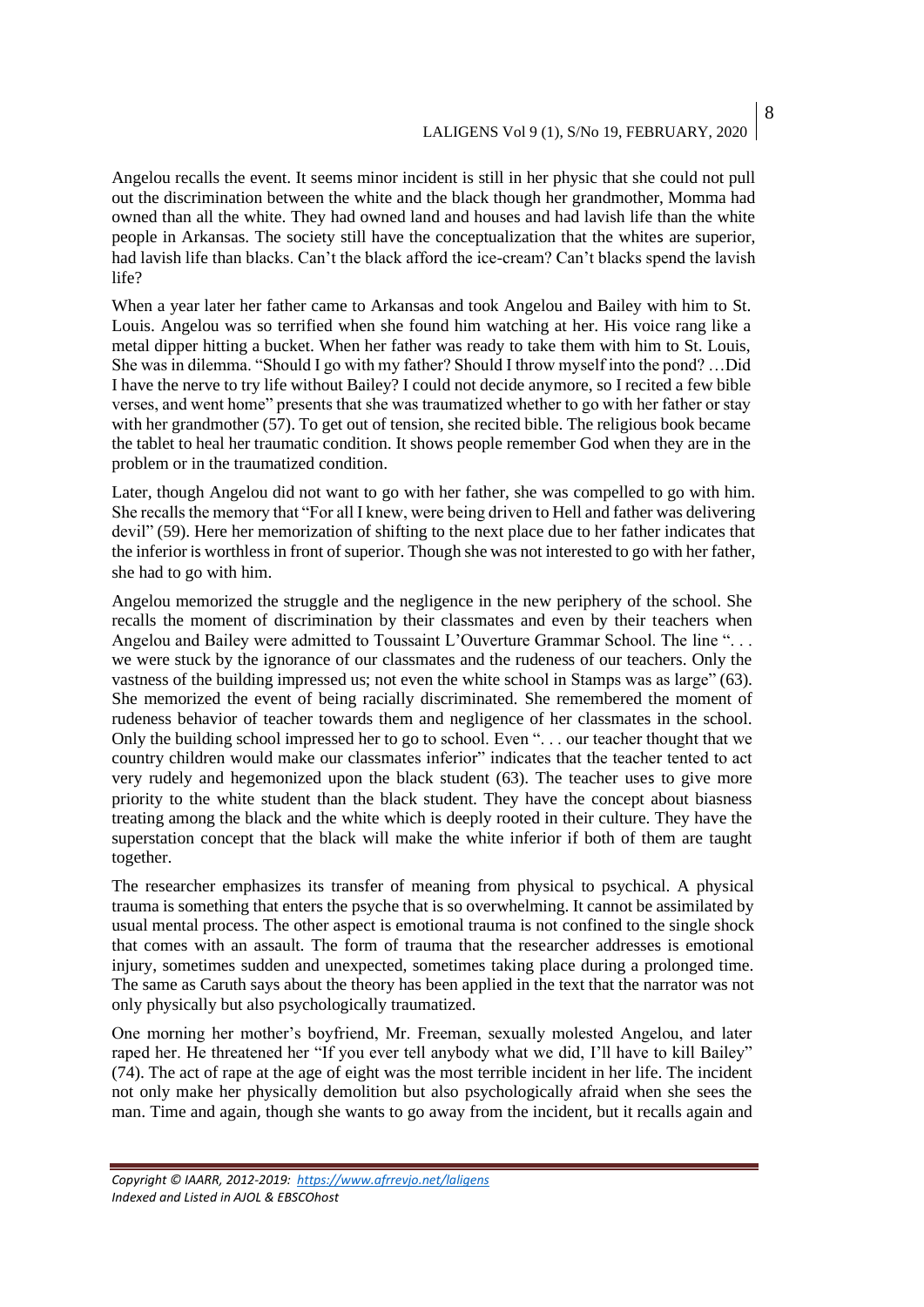again. It puts a very negative child psychology as well as shows how the males have vulture eyes upon the small babies. It is because they are in power. Thus, the incident of the rape is the foremost cause of her mental problem.

After the rape Angelou was confused either to tell the incident to her mother and brother or not. The confusing state makes her a lot of problem. Being a young child, she was unable to decide. She thinks if she tells her mother she may not know who to believe, her daughter or her lover. The lines prove this:

> Could I tell her now? The terrible pain assured me that I could not. What he did to me, and what I allowed, must have been very bad if already God let me hurt so much. If Mr. Freeman was gone, did that mean Bailey was out of danger? And if so, if I told him, would he still love me? (81).

Angelou was in dilemma weather to share her problem with her loving and caring brother or with her mother. She was in fear of losing the love she has gain from her brother and her mother.

Angelou was seriously frightened by the threatened of Mr. Freeman. The event of rape came in her "memory like a bad connection" (81). Her recurrent memory of Mr. Freeman inflicts traumatic agony that she would run away to California or France or Chicago. The line, "I knew that I was dying and in fact, I longed for death, but I did not want to die anywhere Mr. Freeman. I knew that even now he would not have allowed death to have me unless he wished it to" clearly illustrates the fearless about torture, sexual assault hindered psychologically in her mind that she wanted to die to escape from those traumatic situations (82). Though she wants to die, she does not want to die in front of her rapist, Mr. Freeman. She wants to die freely, liberally according to her wishes. Even while dying, she does not want to be traumatized.

That traumatic event causes her anxiety and difficulty for her life. She started staying mute with everybody except Bailey. It was the effect of traumatization of being rape at the child age which she had never imagined to be.

Several attempts are made to help Maya recover from physic wound and injury. Momma managed to break through Maya's silence by introducing her to Mrs. Bertha Flowers, a kind, educated woman. She encourages Angelou through books and communication to regain her voice and soul. She inspires her to read book loudly. But such attempt ends in futility over time. Angelou's agony became increasingly acute day by day. Angelou became aware of both the fragility and the strength of her community.

Angelou endured several appalling incidents that taught her about the insidious nature of racism. At age ten, Angelou took a job as maid for a white woman named Mrs. Viola Cullinan manipulated Maya Angelou as "Mary" for her own convenience. She never called Angelou by her original name "Marguerite". Her original identity was lost. She was psychologically traumatized being identity less changing her name Maya as Mary for the selfishness of Mrs. Cullinan. So, to escape from this tension, she made a plan to quit the job, but the problem was going to escape from the trumatization of being identity less. Her grandmother would not let to quit the job. "My grandmother would not allow me to quit for just any reasons endures the lingering traces of racial trauma in her physic (109). She wanted to escape but she was compelled to do the job for Mrs. Cullinan though she did not like calling her as "Mary"." My name wasn't Mary" shows that she did not like calling her as Mary (111). Calling her as "Mary" makes her irritated. She is in search of her identity. She wants her boss Mrs. Cullinan to be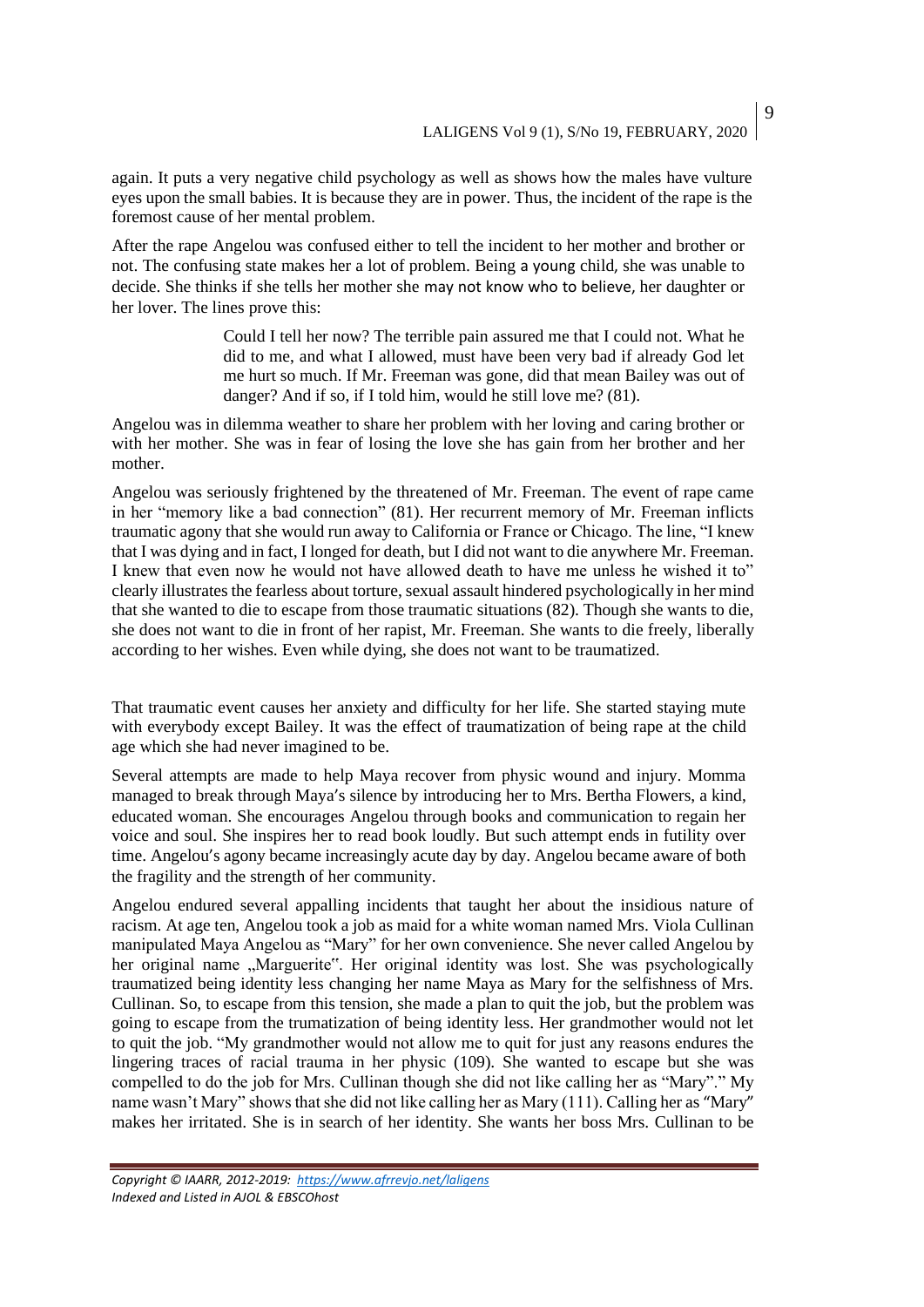called her real name "Marguerite". So that she could find her identity which make her free from traumatic situation of identity less.

Klein Parker is another prominent theorist of racial trauma. He puts forward the new notion of the transmission of trauma. He is of the opinion that there are some of the methods whereby traumatic legacy get transmitted via interpersonal relation, mutual sense of communication and sharing of parent stories and legend. The survivors of racism tell and re-tell their children those catastrophic situations which they faced in the concentration camp. Through this way, the legacy of trauma continues to get disseminated, affecting those who are the part of broader range of the history of racial trauma. Parker makes the following remarks regarding to the transmission of trauma:

> Unconscious and conscious transmission of parental traumatization always takes place in a certain family environment, which is assumed to affect a major impact on the children. Though Holocaust survivor families certainly differ from one another in many ways, the more pathological families are described as tight little islands in which children came into contact only with their parents, with their siblings and with other survivors. In such highly closed systems parents are fully committed to their children and children are overly concerned with their parent's welfare (46).

The effects of trauma diffuse from one generation to another. One example of the transmission of trauma is the racial trauma. Oral narration, written discourse and search for relief via confessing about the sufferings and trauma are usually practiced means whereby trauma is supposed to get transmitted. The effects of Holocaust are invincible.

In *I Know Why the Caged Bird Sings*, La Capra's notion of acting out and working through of trauma is clearly seen through narrator, Angelou. The socio-cultural events like discrimination between the black and the white at school, mistreatment of white doctor, unable to counter against white students while delivering black students are to be athletes or servants, punishment given by her uncle when they do not pay attention in their studies, sexual assault by her mother's boyfriend at the age of eight makes her traumatized psychologically as well as physically though she gets success in work through of trauma, some act out it. Dominick La Capra, in his book, '*Writing History, Working Trauma'* talks about trauma and its symptomatic aftermath that creates problems in historical representation and understanding. He also talks about the crucial role of post-traumatic testimonies. He gives his idea about the theoretical and historical elucidation of problems related to trauma and makes his readers clear about the importance of acted out and working through of trauma by giving many examples of historical events. He further argues:

> Since working-through is itself an articulatory practice that counteracts the compulsive effects of post-traumatic symptoms without pretending to achieve full mastery or total conscious dissolution of past traumas, it is vitally bound up with social and political action in the present, including the attempt to create institutional conditions and norms that further desirable forms of social bonding, the viable binding of anxiety, and the integration of affect and knowledge, including empathic or compassionate relations to others (15).

Here, LaCapra is trying to emphasize that "working through" is an articulatory practice or the traumatic situation. It counteracts for the resolution of the past trauma. If, somebody is traumatic by some events s/he through the medium of working through tries to lessen the past trauma. Working through is related with social and political action at the present. If somebody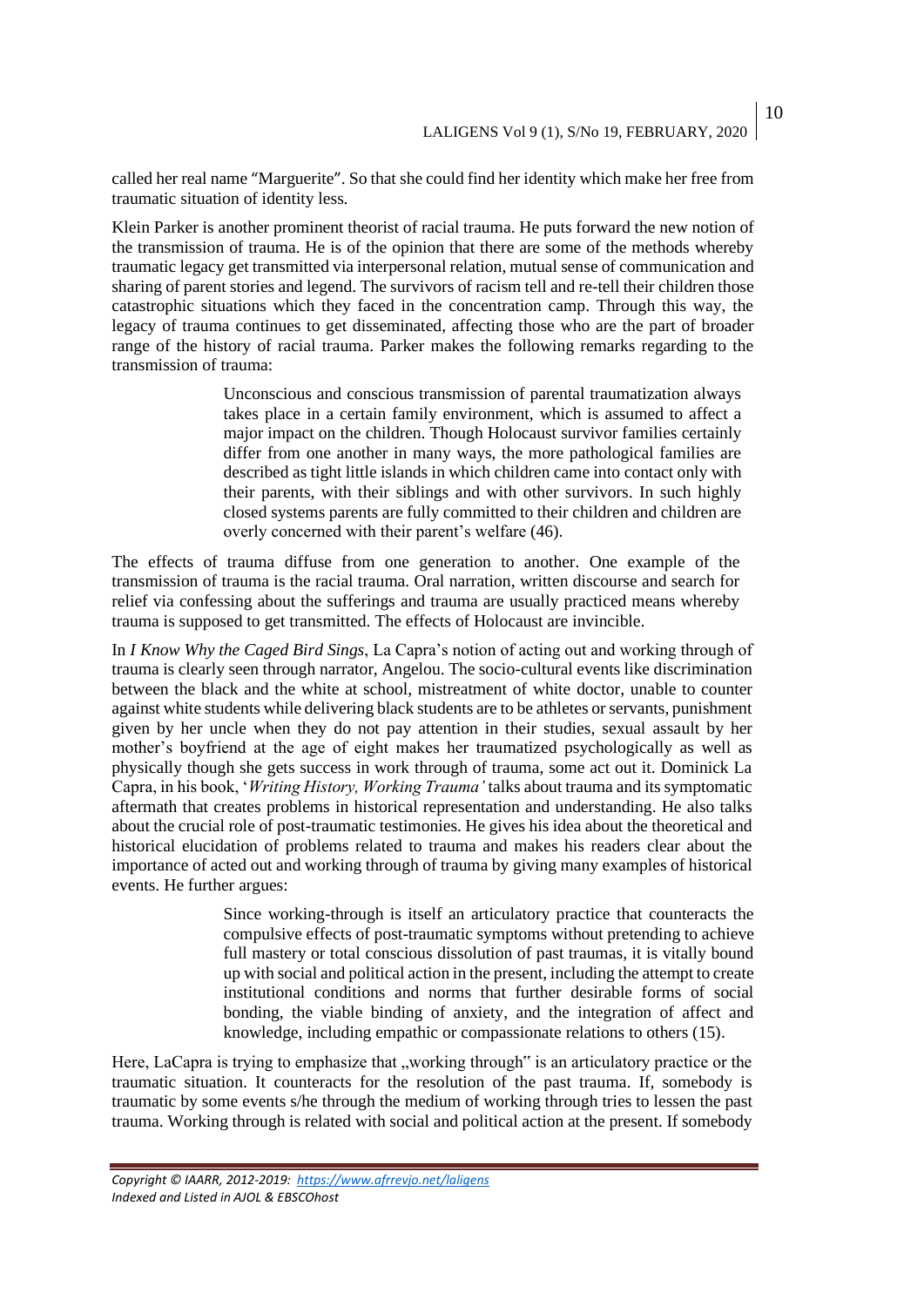is traumatized, s/he through the medium of social and political action tries to console the past events. In "working through" the person tries to go a step ahead on a problem making distance among past, present and future. In this sense . working through" includes intuitional condition and norms that forms social bonding; the bonding or anxiety and the integration of affect and knowledge. It includes emphatic or compassionate relations to others. Overall, working through is an effective manner or practice that is used in order to reduce the psychological condition or overcome the traumatic condition of each individual.

#### **Conclusion**

After the detailed analysis and study of Angelou's *I Know Why the Caged Bird Sings*, the researcher has clearly sketched the traumatic experiences of black females in African American society. The core finding of this research is that when racial segregation and gender domination go to limit, women are bound that Angelou, by depicting the miserable, pathetic, helpless condition of her own who is suffering from the unbearable traumatic effect because of living in racist and male supremacy society. Angelou confronted the insidious effects of racism and segregation in American society at a very young age. She internalized the racial and gender inequity since she began to grow up in Arkansas when her parents divorced. She was sexually molested and raped by her mother's boyfriend when she was only the age of eight. This event was the main cause of psychological and mental trauma upon her from which she could not escape.

In this regard, this research has proved how the narrator, Angelou became the victim of racist and sexist American. She gets success working through trauma while in some cases the narrator just acts out it. The writer Marguerite Annie Jonson (Maya Angelou) wrote this book confessing her personal life publicly to represent not only the traumatic life she faced, but to represent the traumatic life of all African American women. Thus, this book presents the individual trauma of Angelou representing the suffering of all African American women.

#### **Works Cited**

Alexander, Jeffery C. *Narrative of Trauma*. London: MacMillan, 2009.

Angelou, Maya. *I Know Why the Caged Bird Sings*. New York: Random House. 1970. Print.

- Caruth, Cathy. *Introduction: The Wound and the Voice. Unclaimed Experience*: *Trauma, Narrative, and History*. Baltimore: Johns Hopkins UP, 1996. Print.
- \_ \_ \_. "Trauma, Absence, Loss." *Critical Inquiry* Vol.25.4 (1999); 696-727. JSTOR.Web. 22nd January 2016.
- Eyerman, Ron*. Cultural Trauma and Collective Identity*. University of California Press, 2004. Print.
- Dillard, Tom. "Review of *I Know Why the Caged Bird Sings*." *The Arkansas Historical Quarterly* Vol.31.1. USA: Arkansas Historical Association, 1972: 78-79.
- Herman, Judith. *Gender Trauma*: *A Survey*. London: HarperCollins, 2003. Print.

LaCapra, Dominick. *Writing History, Writing Trauma.* Baltimore: Johns Hopkins UP, 2001.

- Tates, C. Shawan McGuffey. Engendering Trauma: Race, Class and Gander Reaffirmation after Child Sexual Abuse. Norton, 2005.
- Miriam, Kathleen. *Limitations of Traumatic Recovery.* New Delhi: Pilgrims Publication, 2004.

*Copyright © IAARR, 2012-2019: <https://www.afrrevjo.net/laligens> Indexed and Listed in AJOL & EBSCOhost*